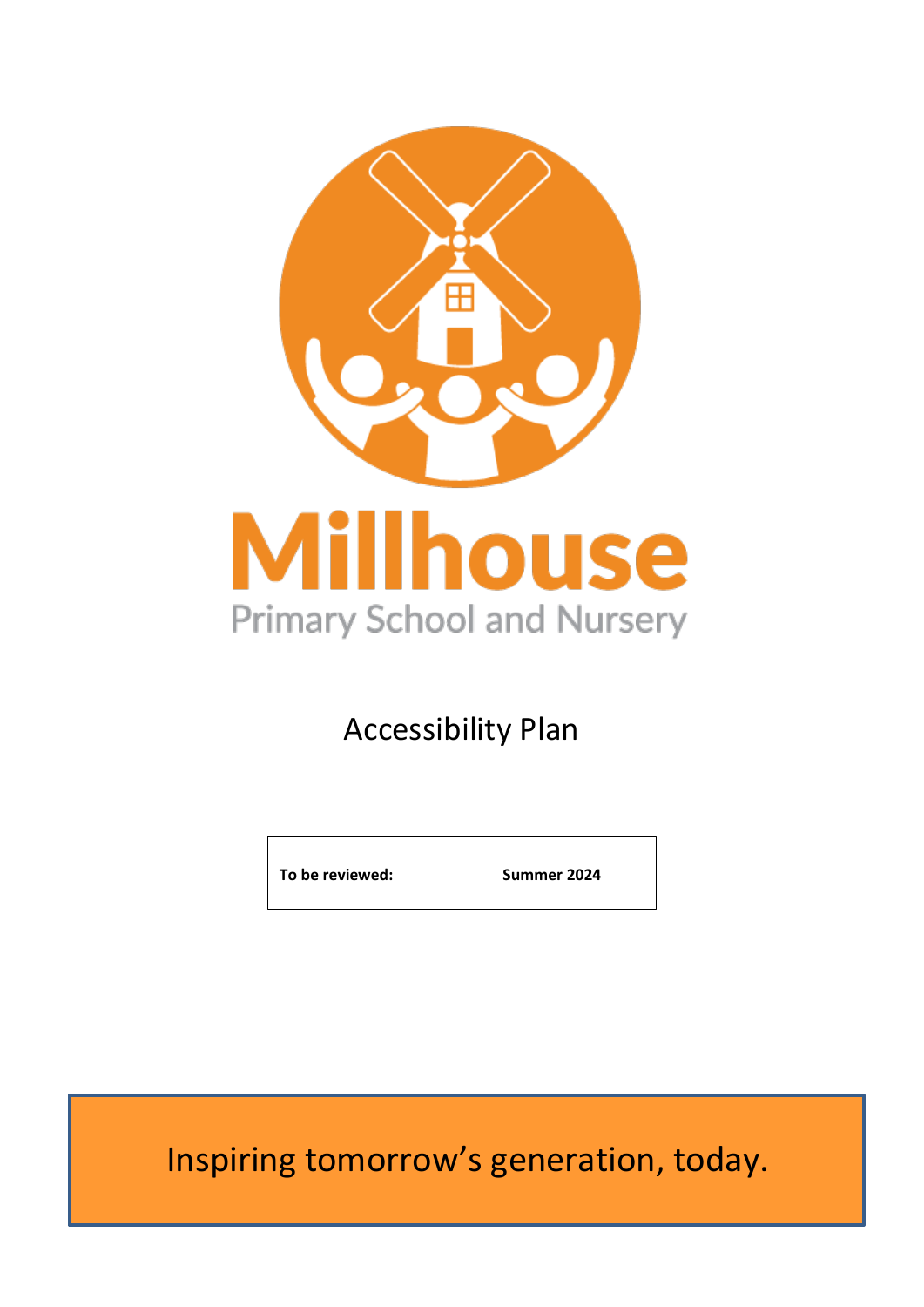## **Millhouse Primary School & Nursery Accessibility Policy**

#### **Purpose of the Plan**

The purpose of this plan is to show how Millhouse Primary School & Nursery intends, over time, to increase the accessibility of our school for disabled pupils and other members of our school community.

#### **Definition of Disability**

A person has a disability if he or she has a physical or mental impairment that has a substantial and long- term adverse effect on his or her ability to carry out normal day- to -day activities

#### **Legal background**

From September 2002, the Disability Discrimination Act 1995 outlaws discrimination by schools and Local Authorities against either current or prospective disabled pupils in their access to education. It is a requirement that the school's accessibility plan is resourced, implemented and reviewed and revised as necessary.

This plan sets out the proposals of the Governing Body of the school to increase access to education for disabled pupils in the three areas required by the planning duties in the DDA:

Increasing the extent to which disabled pupils can participate in the school curriculum (this includes teaching and learning and the wider curriculum of the school such as participation in after school clubs, leisure and cultural activities or school visits;

Improving the environment of the school to increase the extent to which disabled pupils can take advantage of education and associated services (this includes improvements to the physical environment of the school and physical aids to access education;

Improving the delivery to disabled pupils of information which is provided in writing for pupils who are not disabled (this will include planning to make written information that is normally provided by schools to its pupils available to disables pupils). Examples might include hand-outs, timetables, textbooks and information about school events. The information should take account of the pupils` disabilities and the preferred format of pupils and parents and be made available within a reasonabletimeframe.

Millhouse Primary School & Nursery aims to treat all stakeholders, including pupils, prospective pupils, staff, governors and other members of the school community favourably and, wherever possible, takes reasonable steps to avoid placing anyone at a substantial disadvantage. The school aims to work closely with disabled pupils, their families and any relevant outside agencies in order to remove or minimise any potential barriers to learning, which puts them at a disadvantage, but allows them to learn, achieve and participate fully in school life. The school is active in promoting positive attitudes to disabled people in the school and in planning to increase access to education for all disabled pupils.

As part of the school's continued communication with parents, carers and other stakeholders we continually look at ways to improve accessibility through data collection, questionnaires and parental discussions.